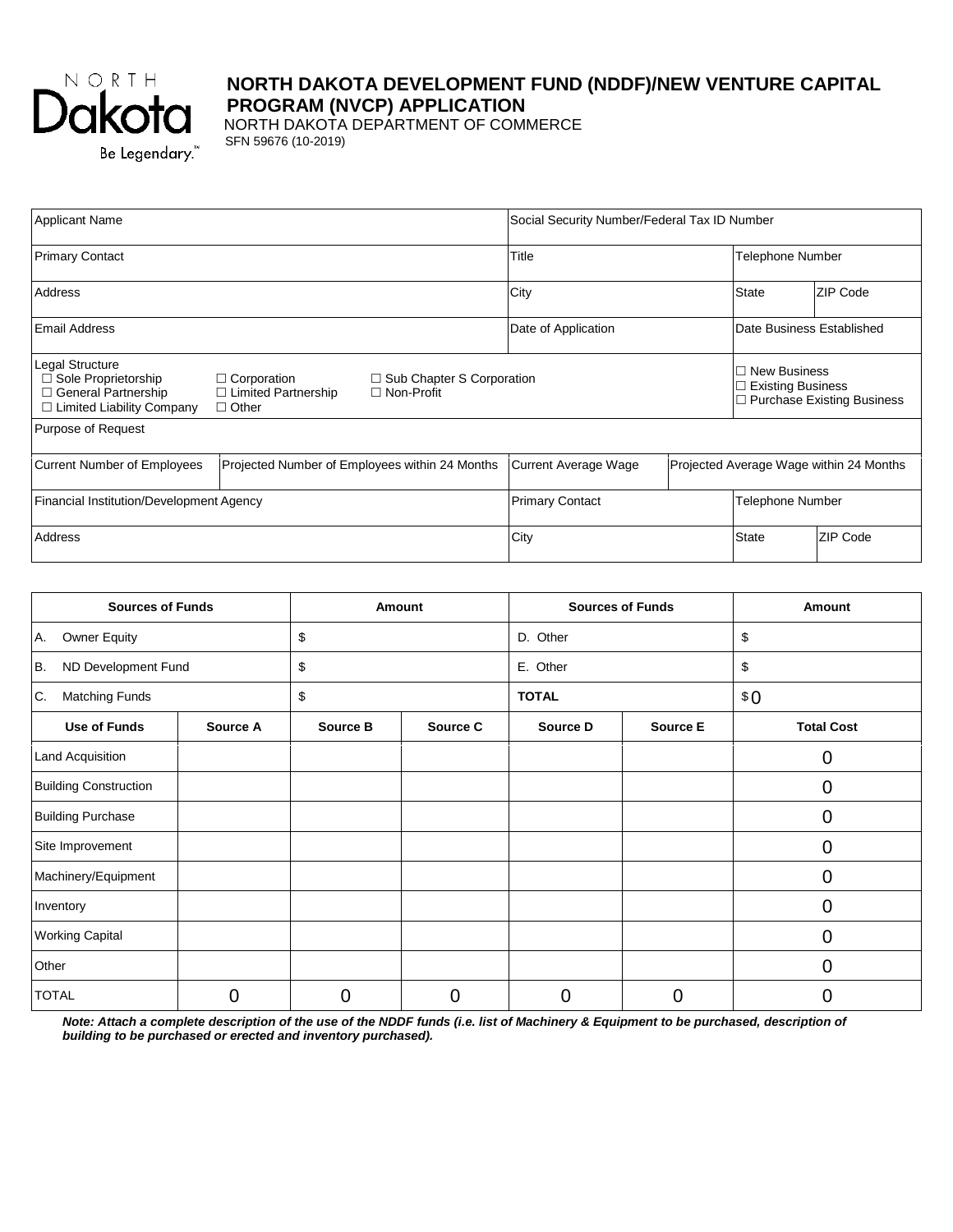#### SFN 59676 (10-2019) Page 2

|    | <b>Summary of Collateral</b>           | <b>Present Market Value</b> |  | <b>Present Mortgage Balance</b> |    | <b>NDDF/NVCP Collateral</b><br><b>Position</b> |  |
|----|----------------------------------------|-----------------------------|--|---------------------------------|----|------------------------------------------------|--|
| Α. | Land and Building                      |                             |  |                                 | S  |                                                |  |
| B. | Machinery & Equipment                  |                             |  |                                 | S  |                                                |  |
| C. | <b>Furniture &amp; Fixtures</b>        |                             |  |                                 | S  |                                                |  |
| D. | <b>Accounts Receivable</b>             |                             |  |                                 | \$ |                                                |  |
| Ε. | Inventory                              |                             |  |                                 | \$ |                                                |  |
| F. | Other                                  |                             |  |                                 | \$ |                                                |  |
|    | <b>TOTAL COLLATERAL</b>                |                             |  |                                 | \$ |                                                |  |
|    | Primary Source of Repayment (Describe) |                             |  |                                 |    |                                                |  |

#### **Present Indebtedness**: Business Debts, Contracts, Notes and Mortgages Payable

| Owed To | Original<br>Amount | Original<br>Date<br>(MM/DD/YYYY) | <b>Present Balance</b> | Rate of<br>Interest | Maturity<br>Date<br>(MM/DD/YYYY) | Monthly<br>Payment | Security | Status<br>(Current/<br>Delinquent) |
|---------|--------------------|----------------------------------|------------------------|---------------------|----------------------------------|--------------------|----------|------------------------------------|
|         |                    |                                  |                        |                     |                                  |                    |          |                                    |
|         |                    |                                  |                        |                     |                                  |                    |          |                                    |
|         |                    |                                  |                        |                     |                                  |                    |          |                                    |
|         |                    |                                  |                        |                     |                                  |                    |          |                                    |

*Note: Please retain copies for yourself and for your financial institution/development agency.*

## **Present Banking References**

| <b>Financial Institution</b> | City/State | Type of Account | Account Number(s) | <b>Contact Person</b> | Telephone<br>Number |
|------------------------------|------------|-----------------|-------------------|-----------------------|---------------------|
|                              |            |                 |                   |                       |                     |
|                              |            |                 |                   |                       |                     |

#### **Trade References**

| <b>Trade Supplier</b> | Address | Materials and Products Supplied |  |
|-----------------------|---------|---------------------------------|--|
|                       |         |                                 |  |
|                       |         |                                 |  |

#### **Management** (Officers, Directors, Owners/Investors, etc.)

| Name and Title | Address | Percentage Ownership |  |  |
|----------------|---------|----------------------|--|--|
|                |         |                      |  |  |
|                |         |                      |  |  |

## **Key Advisors**

|                 | Name | Firm/Company | Address |
|-----------------|------|--------------|---------|
| Attorney        |      |              |         |
| Accountant      |      |              |         |
| Insurance Agent |      |              |         |